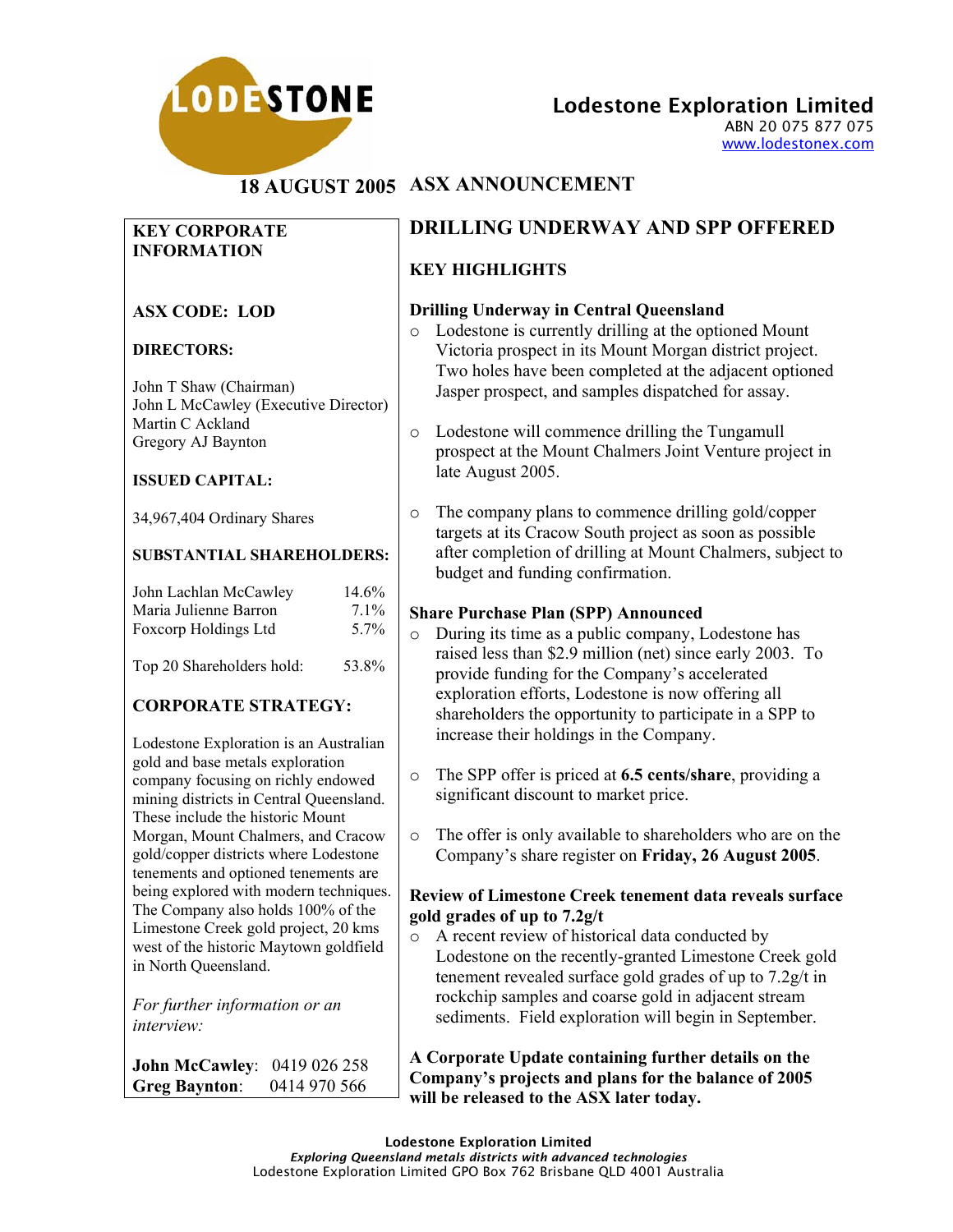

18 August 2005

-2-

The Manager Company Announcements Office Australian Stock Exchange Limited 10<sup>th</sup> Floor, 20 Bond Street **SYDNEY NSW 2000**

Dear Sir/Madam,

### **DRILLING UNDERWAY AT MOUNT MORGAN PROJECT AND SPP ANNOUNCED**

**Lodestone Exploration Limited (ASX: LOD)** is pleased to advise that drilling is currently underway at optioned gold and copper prospects in the historic Mount Morgan gold/copper region and will commence shortly at nearby Mount Chalmers, an historic gold mining area.

In addition to Lodestone's current drilling at its Mount Morgan and Mount Chalmers projects, further drilling is planned for later in 2005, involving both follow-up drilling at Mount Morgan and Mount Chalmers, along with new targets at the Company's Cracow South gold/copper project and its Limestone Creek gold project in North Queensland.

The Board of Lodestone Exploration Limited ('Lodestone' or 'the Company'), is also pleased to offer shareholders who are on the Company's share register on Friday, 26 August 2005 (the Record Date) an invitation to participate in a **Share Purchase Plan (SPP)** to increase their holding in the Company at a price of **6.5 cents per share**, representing a significant discount to the recent market price.

As shareholders may be aware, Lodestone is a low-cost junior explorer focused on richly-endowed goldfields in Queensland. During its time as a public company, Lodestone has raised less than \$2.9 million after issue costs since early 2003. To provide funding for the Company's accelerated exploration efforts, Lodestone is now offering all shareholders the opportunity to participate in a SPP to increase their holdings in the Company. Formal SPP documents and application forms which allow shareholders to purchase additional ordinary shares under the SPP will be posted to shareholders who are on the register at the Record Date.

**To participate in the SPP, shareholders must be registered as a Lodestone shareholder at the close of trading on Friday, 26 August 2005.**